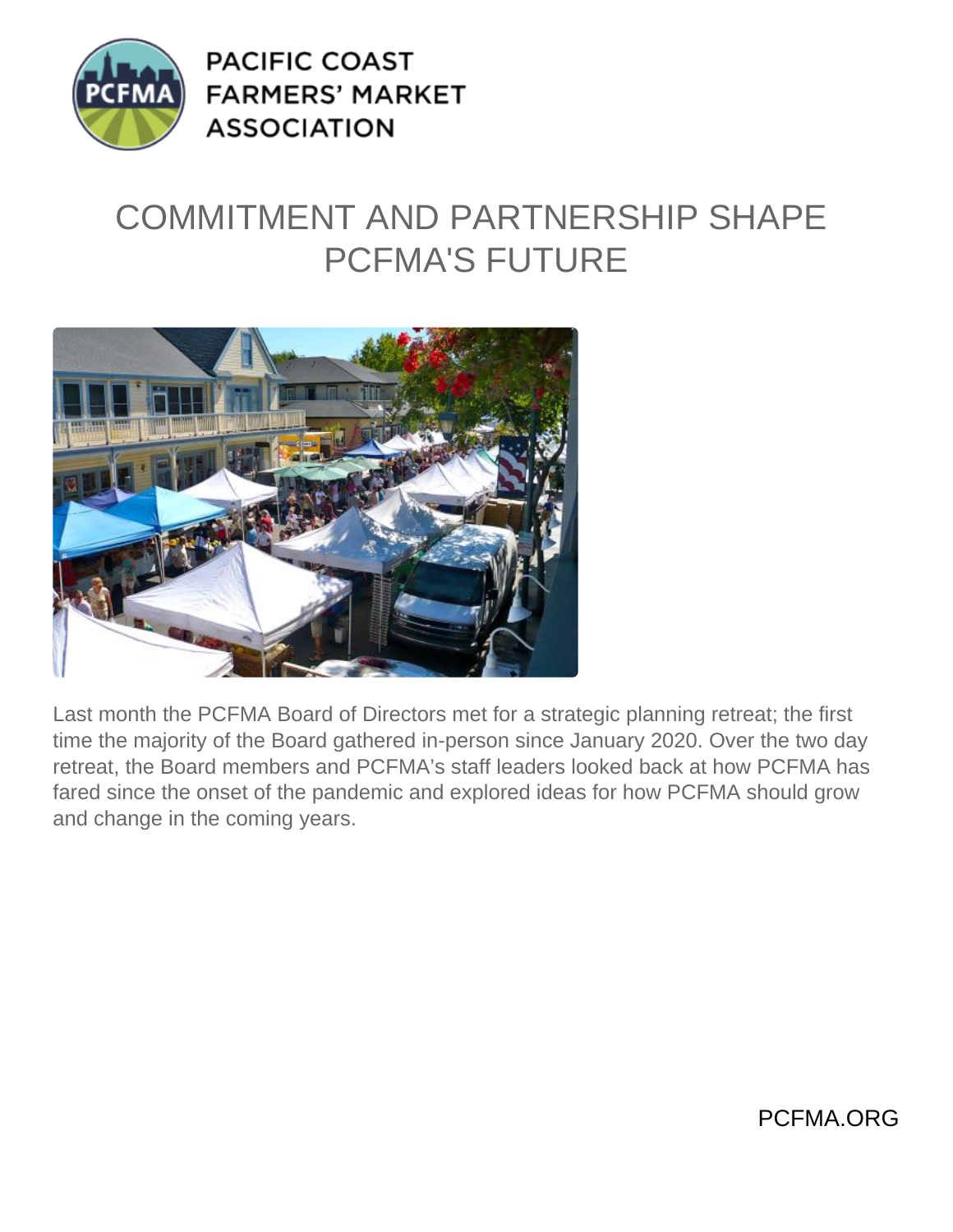In some ways, PCFMA is a different organization than it was in 2019. Over the past two years, we have operated fewer farmers' markets as our markets on Kaiser Permanente and Veteran's Administration hospital campuses were put on hold, so those partners could focus their resources on pandemic response. More than 40% of PCFMA's current employees joined the organization after January 2020 and have no experience running a farmers' market without pandemic restrictions in place. Perhaps most significantly, PCFMA's programs that support low-income shoppers grew tremendously in response to the increased need in the communities we serve; in 2021 PCFMA directly supported over \$1.75 million in purchases by low-income shoppers from PCFMA's farmers and other vendors.

Despite these changes, PCFMA remains the same in key areas. We continue to operate many farmers' markets that have been a part of PCFMA for over 30 years. Our Board of Directors continues to consist primarily of farmers who sell in our farmers' markets and who remain committed to sustaining farmers' markets as essential outlets for California farmers. And PCFMA remains committed to playing a leadership role in the state's farmers' market industry.

During the retreat, we were joined by two persons who operate other Bay Area farmers' markets. They were gracious to share with the PCFMA Board their vision for our industry. While these other farmers' markets operate in the same counties as PCFMA, we do not consider them our competitors, but instead, we think of them as our partners. While each of our organizations has a unique focus and approach, what unites us is more significant and more important than what divides us. What was evident during PCFMA's retreat was that understanding how others approach the important issues facing our industry, helped to bring PCFMA's priorities into sharper focus.

Too often these days it feels as though our politics, our media, and especially our social media are fixated upon our differences and our divisions while ignoring our common interests and shared destinies. I am incredibly grateful to our partners who so generously gave their time during our retreat, and all those whose willingness to work collaboratively makes all our efforts more successful.

Ulen

Allen Moy Executive Director